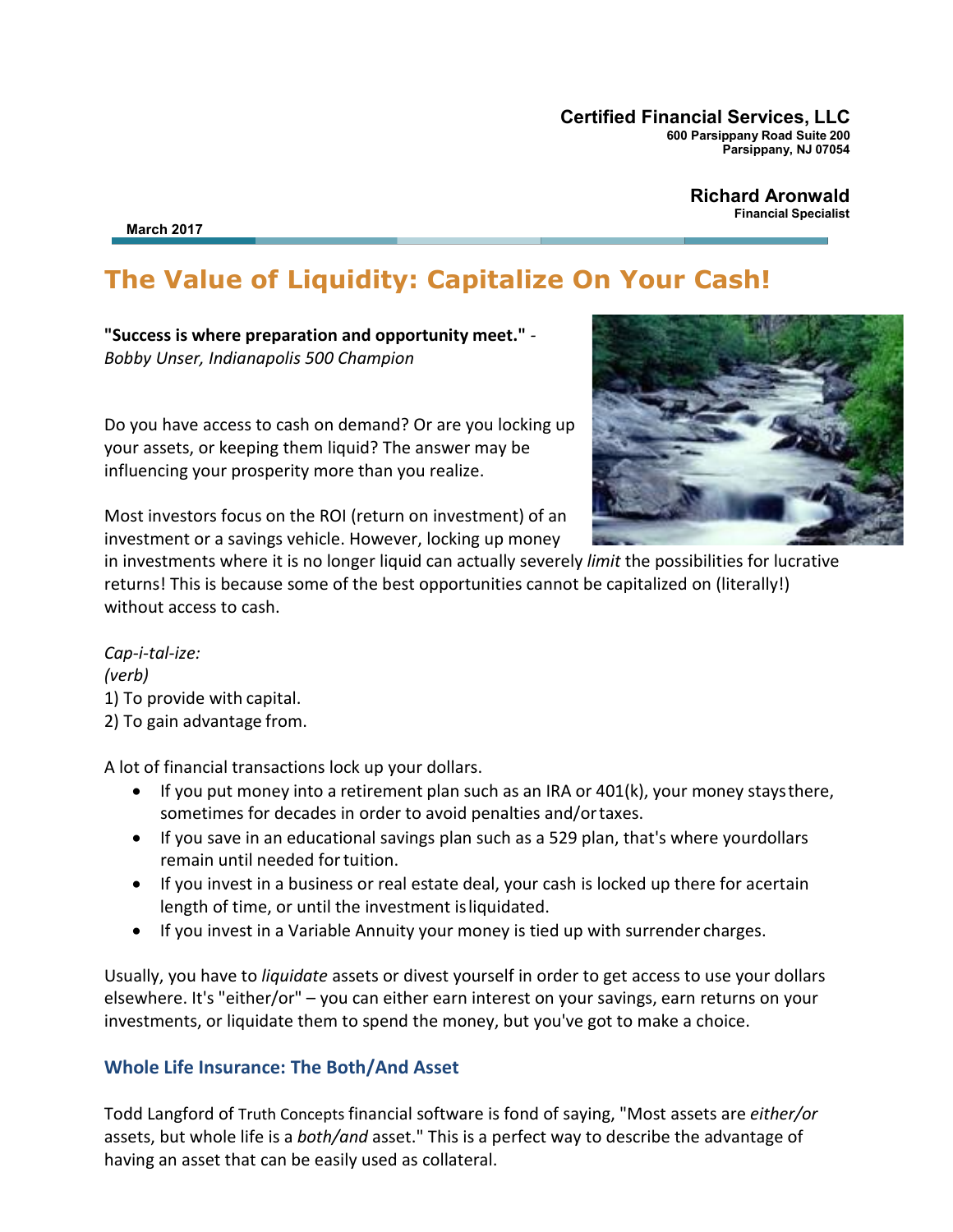Whole life is a "both/and" asset**.** As you keep funding your whole life policy, the cash value grows, and before you know it; you have options. Do you need money for an emergency? You've got it. A lucrative opportunity? Yes, you can! What about college, a business start-up, or a down payment on a rental property? Go right ahead.

The death benefit of whole life is guaranteed to always be there provided the required guaranteed level premiums are paid.<sup>1</sup> Whole life also has living benefits, such as tax-deferred cash value growth and important riders.  $2, 3$  The cash value is made up of guaranteed cash value and accumulated dividends<sup>4</sup> (if they are reinvested). You can always withdraw the accumulated dividends tax-free (up to the policy basis) or you can use them and the guaranteed cash value as collateral to borrow from the insurance company or from a bank.<sup>5</sup> Thus making Whole Life a "both/and" asset.

You will receive guaranteed cash values and once dividends are paid into the policy it is also guaranteed. You will always have access to the cash value if you need it for an emergency, an investment opportunity, college tuition payments, or a major purchase. You set your own repayment schedule up when repaying your loan while still earning dividends on your total. At minimum, the loan interest should always be paid to protect the integrity of the policy but doesn't have to. Once a loan is repaid along with the loan interest, the policy has been minimally effected. Since you can basically set up your own re-payment schedule…extra payments, lump sum payments or a traditional repayment schedule are all up to you. Although a loan from the policy does not have to be re-paid, we do recommend that you pay your loan back diligently in order to minimize the reduction of the death benefit and the net cash value. You do want to have your cash value back so you can have it available for the next opportunity that may arise.

Financial author and speaker Nelson Nash is fond of saying, "If you have cash, opportunity will seek you out!" Here are 5 examples of how opportunities can find *you* when you have access to capital:

#### **1. Cash Available for an Opportunity\***

Perhaps a friend wants to sell a classic car for much less than what it's worth to generate some quick cash. The car can fetch \$30k for a patient seller in the right market, but he'll take \$20k if you can get him the cash next week. Let's say you buy the car at \$20k and resell it for only \$27k. You borrow the \$20k against your cash value direct from the Life Insurance Company, pay 6 months of interest at an 8% annual interest rate (an additional \$785), and you sell it for \$27k. Although, in today's low interest environment, you may choose to use your whole life policy cash value as collateral and borrow from a bank at a lower rate, typically prime which is currently at 3.75%. You've just generated a \$6,215 profit, or an annualized return of 68.74%!

| <b>Future Value Calculator</b> | G<br>Rate Calculator 2      |
|--------------------------------|-----------------------------|
| Present Value: 20,000          | Present Value: 20,785       |
| <b>Annual Payment: 0.00</b>    | <b>Annual Payment: 0.00</b> |
| Annual IRate: 8.00%            | Future Value: 27,000        |
| <b>Years: 0.50</b>             | Years: 0.50                 |
|                                |                             |
| Future Value: 20,785           | Annual IRate 68.74%         |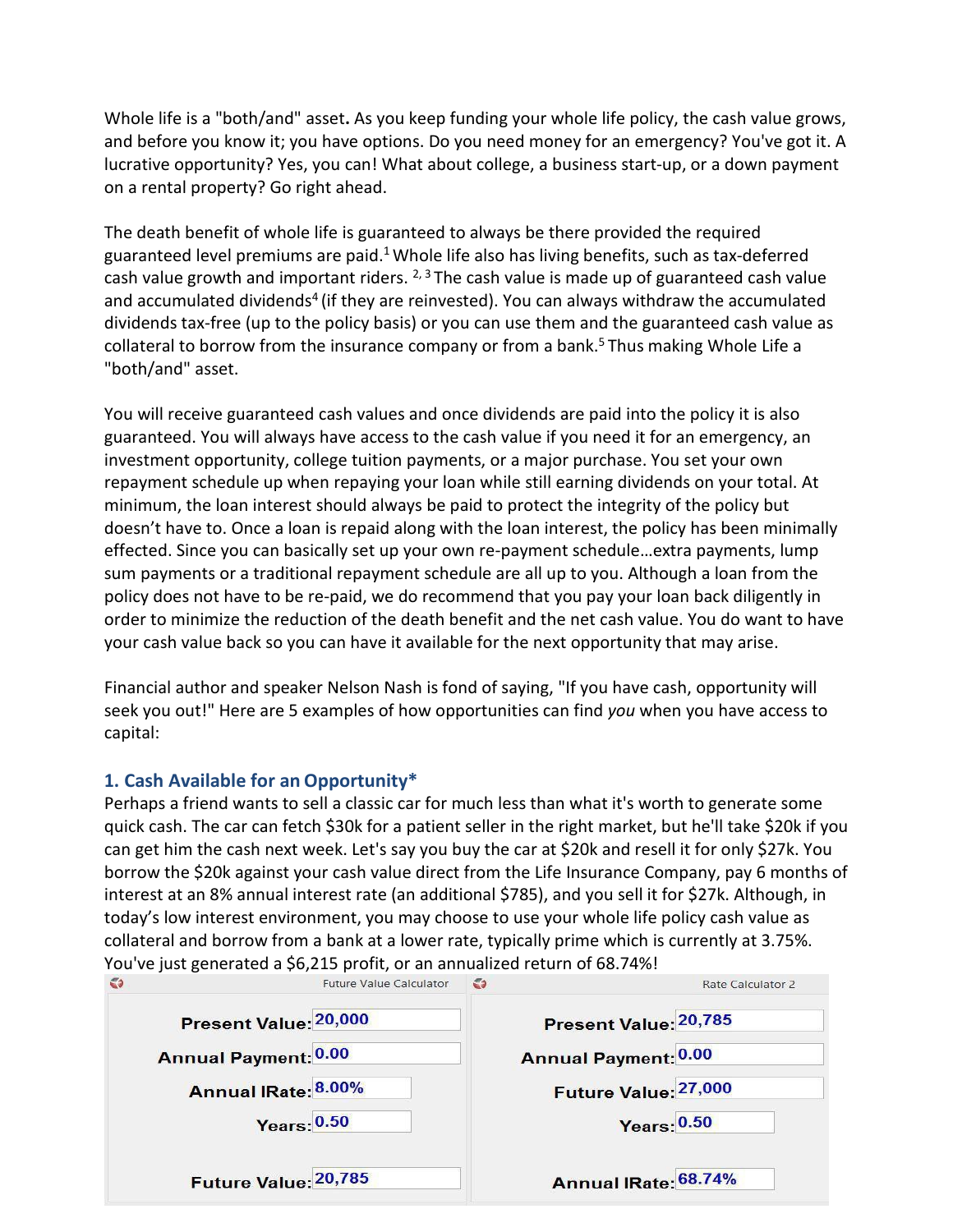## **2. Be the Bank\***

Perhaps your business needs some new equipment, and you discover that the lease on the new machines will cost you the equivalent of a three-year loan at 21% annual interest rate! Even worse, if you prepay the lease, you'll STILL pay the steep financing fee!

You might save *thousands* by being able to provide your own financing in such a situation... all because you had access to your cash value. In the example below, a \$20,000 loan (or lease equivalent) at 21% interest will cost \$27,126, while an 8% (New policies are 6%) interest loan over the same time period, only \$22,562:



## **3. Earn Cash Flow\***

Let's say the business equipment scenario above isn't your business after all, but the business of a friend or family member. Could you offer to finance the equipment at a rate of 12%? It would be a fantastic savings for them, and you could borrow cash at 8% from a policy loan (no questions asked) and earn 12%.

You'd be making 50% on your money, while saving them thousands!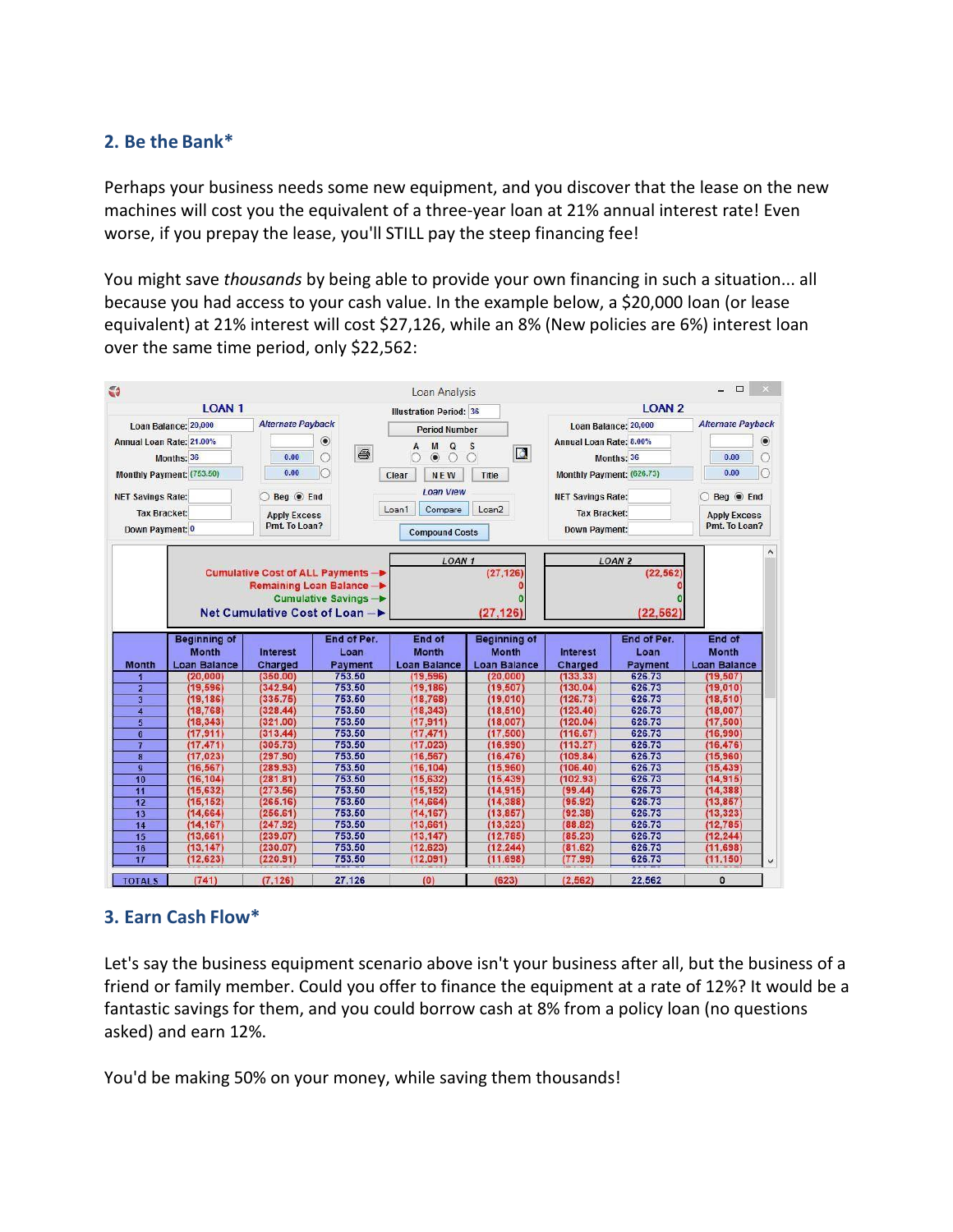| Rate Calculator 3      |                                   |  |  |
|------------------------|-----------------------------------|--|--|
| Present Value: 8.00    | <b>Title</b><br>Clear             |  |  |
| <b>Annual Payment:</b> | $\bullet$ Beg<br>$\circ$ End      |  |  |
| Future Value: 12.00    | M<br>A<br>$\Omega$                |  |  |
| <b>Years: 1.00</b>     | $\circledcirc$<br>$\circ$ $\circ$ |  |  |
| Annual IRate: 50.00%   |                                   |  |  |

Don't mistake this strategy as a mere 4% gain - 4% being the "spread" between the cost of money at 8% and the rate at which you can lend the money, or 12%. If you bought a widget at \$8 and sold it for \$12, it would be a 50% profit. It is the same when buying and selling cash.

## **4. Create an Income**

When you have access to cash, you can keep your eyes and ears open for exceptional business or real estate deals that could set you up with long-term income.

One investor used his cash value to invest in cash flowing commercial real estate that generated an income for him after he was forced into an early "retirement" with a disability. His disability rider on the whole life policy requires that the Life Insurance Company continue to pay his whole life premiums through-out his disability. But he took it a step further and capitalized on his whole life policy, by utilizing policy loans to leverage a mortgage to fund multiple real estate deals which enabled him to continue to support his family.

## **5. Take the Opportunity of a Lifetime**

Sometimes, the "return on investment" isn't financial at all, it's personal. Perhaps it's taking the trip of a lifetime, or checking a major item off of your bucket list.

Network marketing entrepreneur Jordan Adler had always had a dream to "go to space." Sounds pretty far-fetched, doesn't it? For most, it would have been an impossible dream. But when Jordan actually got an opportunity to actually book a spot on a commercial space flight (with a six figure price tag), he said "Yes!" He knew he could access the money with a loan against his whole life cash value, no questions asked, and repay it at his own timing, without disrupting his other investments.

## **The Cost of Cashing Out**

Many people consider their 401(k)s or IRAs to be their "savings." But qualified retirement plans aren't liquid and may be risky and volatile, therefore making poor piggy banks. You may pay penalties and income tax, which can gobble up nearly half of any withdrawals! In 2010, Americans paid \$5.8 billion in penalties alone by tapping \$58 billion in retirement funds before they were supposed to, according to a May 6, [2014 Bloomberg article.](http://www.bloomberg.com/news/2014-05-06/early-tap-of-401-k-replaces-homes-as-american-piggy-bank.html)

Borrowing 401(k) monies for allowable reasons (such as a home down payment) is also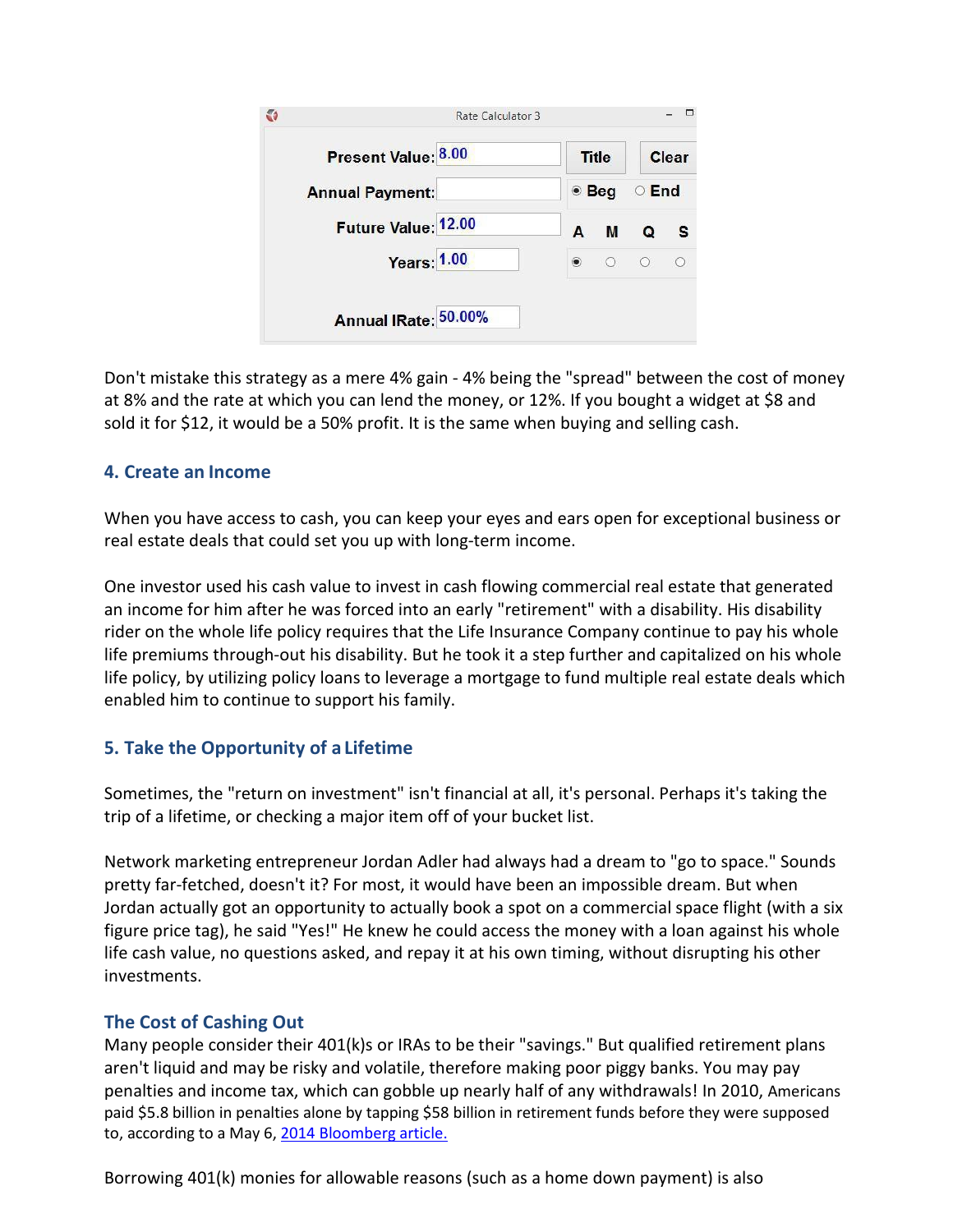deceptively expensive due to the tax treatment. You'll have to replace those before-tax contributions with after-tax dollars, which means you can add your tax bracket rate onto the cost of the loan!

*If your dollars are locked up in qualified assets, you may have costly liquidity.*

#### **Capitalizing with Whole Life "Cash Value" Insurance**

When you have a solid, liquid asset such as the cash value in your whole life, you can leave that asset intact, and easily borrow against it. This leaves you with your original savings *plus* access to cash for your neighbors car, your child's tuition, or the investment that may pay healthy returns. Best yet, your policy's cash value will keep growing to offset some of the interest costs. (You may even be able to use your policy cash value as collateral to obtain a bank loan at a lower interest rate!)

You can argue that a certificate of deposit could give you the same advantage of liquidity – after all, what bank won't lend against their own certificate of deposit? However, here again, we discover that whole life is a "both/and" asset" in the way that other savings vehicles are not.

Typically, you have to *choose* to place your money into investments, savings<sup>6</sup>, life insurance, etc. With whole life however, *you are saving and insuring at the same time.* Not only will you eventually have access to every dollar put into the policy as your cash value grows, you'll also have protection over and above the cash value the moment your first premium is paid.

In this way, whole life is a *self-completing savings strategy.* Should something happen to you, the policy can still pay for your child's tuition or supplement your spouse's future income.

## **Can You Capitalize on Opportunities?**

Whole life insurance is the best place we know to store long-term cash (with a permanent selfcompleting savings mechanism) and the best way to build liquidity for future investments, emergencies, and opportunities.

If you could benefit from great liquidity in your personal economy, let us show you how a whole life policy can grow cash value that can be used as collateral when you need capital. Contact us today!

<sup>1</sup>All whole life insurance policy guarantees are subject to the payment of all required premiums and the claims paying ability of the issuing insurance company. Policy loans and withdrawals affect the guarantees by reducing the policy's death benefit and cash values.

<sup>2</sup>Guardian, its subsidiaries, agents, and employees do not provide tax, legal, or accounting advice. Consult your tax, legal, or accounting professional regarding your individual situation.

<sup>3</sup>Whole life riders may incur either an additional premium or cost. Riders may not be available in all states.

<sup>4</sup>Dividends are not guaranteed. They are declared annually by Guardian Life Insurance Company's Board of Directors.

<sup>5</sup>Policy benefits are reduced by any outstanding loans and loan interest. Dividends, if any, are affected by policy loans and loan interest. If the policy lapses, or is surrendered, any loans considered gain in the policy may be subject to ordinary income taxes. If the policy is a Modified Endowment Contract (MEC), loans are treated like withdrawals, but as gain first, subject to ordinary income taxes. If the policy owner is under 59